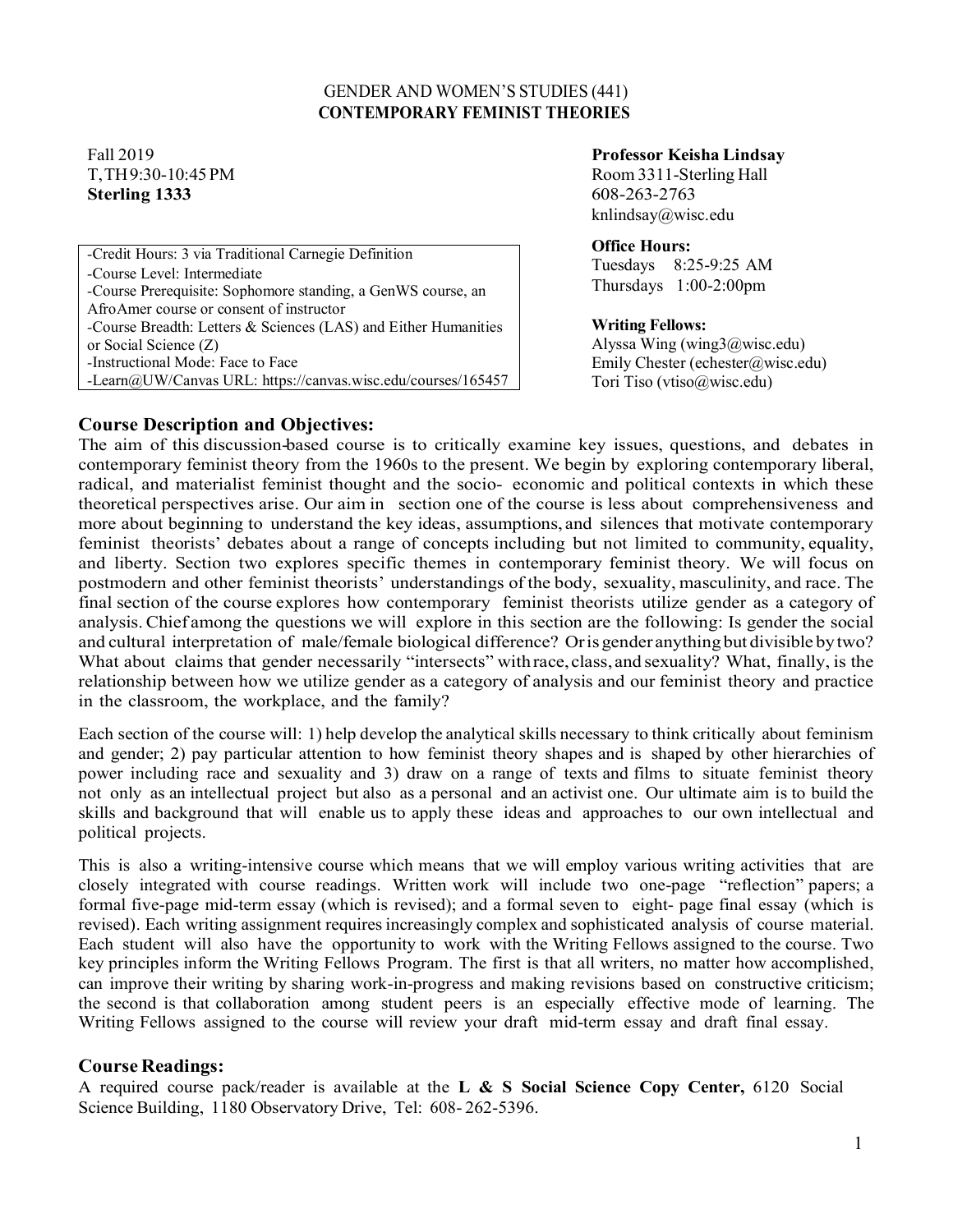The following text is also required: *Feminist Theory Reader*(FTR)*, 4th Edition* (eds.) Carole McCann and Seungkyung Kim (ISBN-10: 1138930210/ISBN-13: 978-1138930216). New and used copies are available at **A Room of One's Own Bookstore**, 315 W. Gorham St., 257-7888. The text is also on reserve at the Undergraduate Library, Helen C. White Building.

## **Course Requirements:**

#### *Class Participation (15%)*

#### *-*Attending class

You must sign the sign-in sheet at the beginning of every class, except for the first class when I will take attendance. You are allowed two absences without explanation. Any absences greater than this number will drop your total participation grade by one full letter grade regardless of the extent to which you participate in class discussions. If you miss more than half of all of the class meetings without the instructor's permission you will receive a failing grade for the course.

#### *-*Participating in class discussions

You will complete a mid-term and final participation self-evaluation form using an instructor provider rubric. These forms, combined with the instructor's own written evaluation of your participation during the semester, are designed to help improve both the quantity and the quality of your contribution to class discussion.

#### -Attending Writing Fellow conferences

You are required to attend two conferences with your assigned Writing Fellow. Your participation grade will drop by a full letter grade if you fail to attend your Writing Fellow conferences.

#### *ReflectionPapers(15%)*

You will submit a total of two reflection papers during the semester. Use reflection papersto comment on anything that you find contradictory, controversial, confusing or otherwise noteworthy in each of the assigned readings for a given class session. Your papers may seek clarification of particular terms or ideas; they may challenge the author(s)' presumptions; they may interrogate the implications of the author(s)' claims; or they may attempt to relate assigned readings to materials beyond the course. **Please end each of your reflection papers with two specific questions for class discussion**. Reflection papers are intended to keep you engaged with the readings. They should not be used to provide summaries of the assigned texts. Each paper must be between 250 to 275 words long.

We will use Canvas for reflection papers. You can access Canvas from the University of Wisconsin's home page. Please cut and paste your papers directly into the relevant text box (no attachments).Reflection papers are due at **noon** via Canvas on the **day before** class. You must be present in classto solicit responses to and receive credit for your reflection papers. If you are absent you must write an additional reflection paper (and be present in class to discuss it) in order to receive "make up" credit.

## *Mid-Term Essay (30%)*

The first draft of your five- page mid-term essay is due on OCTOBER 14 AT NOON. I will drop your final mid-term essay grade by one full letter grade if you fail to submit a draft mid- term essay. A revised copy of your mid-term essay (hard copy only) is due in my office on OCTOBER28 AT NOON.

#### *Final Essay (40%)*

The first draft of your seven to eight- page final essay is due on NOVEMBER 25 at NOON. I will drop your final essay grade by one full letter grade if you fail to submit a draft final essay. A revised copy of your final essay (hard copy only) is due in my office on DECEMBER 17 at 3:00 PM.

## **Classroom Conduct:**

*Electronics* - Smartphones, laptops, and their accompanying devices are NOT allowed (without the instructor's permission) in order to facilitate a non-distracting and intellectually productive learning environment.

*Email Communication* **-** I aim to respond to student emails within a 24-hour period Mon- Fri.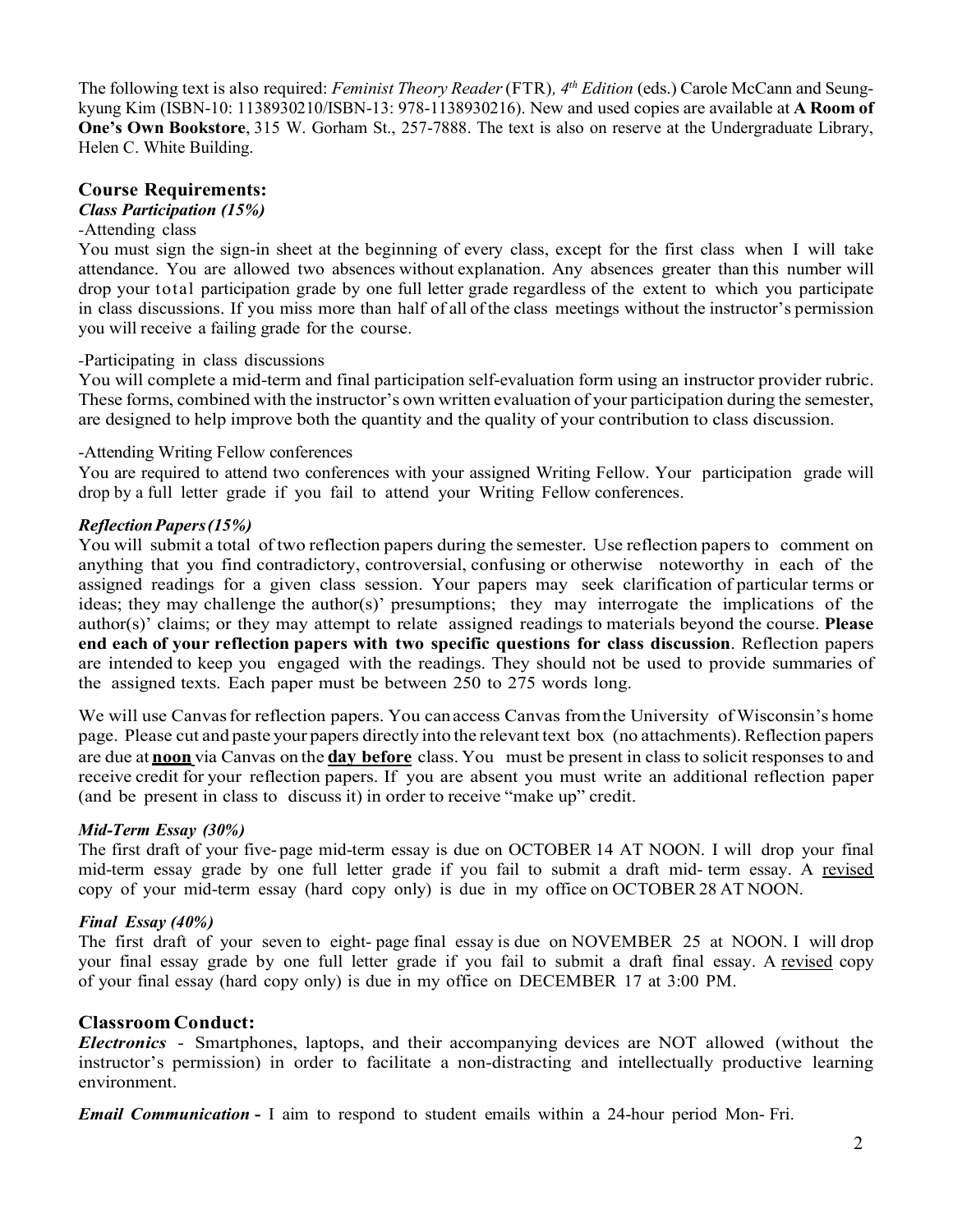*Statement on Grade Related Questions and Appeals -* If you have questions about a grade, please speak to me first. If the question is not resolved, speak with the Chair, Aili Tripp, who will attempt to resolve the issue informally and inform you of the Appeals Procedures if no resolution is reached informally. I will only discuss questions about grades during office hours or by appointment – not over email or before/after class. Final grades will be determined according to the following official UW grading scale: A 93-100; AB 88-92; B 83-87; BC 78-82; C 70-77; D 60-69; F below 60.

*Late Paper Policy -* Papers and exams turned in late will be penalized by ten (10) percentage points for each 24-hour period after the due date.

*Academic Misconduct (Plagiarism and Cheating) -* By enrolling in this course, each student assumes the responsibilities of an active participant in UW-Madison's community of scholars in which everyone's academic work and behavior are held to the highest academic integrity standards. Academic misconduct compromises the integrity of the university. Cheating, fabrication, plagiarism, unauthorized collaboration, and helping others commit these acts are examples of academic misconduct, which can result in disciplinary action. This includes but is not limited to failure on the assignment/course, disciplinary probation, or suspension. Substantial or repeated cases of misconduct will be forwarded to the Office of Student Conduct & Community Standards for additional review. For more information, refer to [studentconduct.wiscweb.wisc.edu/academic-integrity/.](https://conduct.students.wisc.edu/academic-integrity/)

*Writing Center* **-** For additional help with papers, visit the Writing Center at any stage during the writing process. Stop by 6171 Helen C. White, call for an appointment (608-263-1992), or consult the Center's resources online at [www.wisc.edu/writing/.](http://www.wisc.edu/writing/)

*Accessibility -* The University of Wisconsin-Madison supports the right of all enrolled students to a full and equal educational opportunity. The Americans with Disabilities Act (ADA), Wisconsin State Statute (36.12), and UW-Madison policy (Faculty Document 1071) require that students with disabilities be reasonably accommodated in instruction and campus life. Reasonable accommodations for students with disabilities is a shared faculty and student responsibility. Students are expected to inform faculty [me] of their need for instructional accommodations by the end of the third week of the semester, or as soon as possible after a disability has been incurred or recognized. Faculty [I], will work either directly with the student [you] or in coordination with the McBurney Center to identify and provide reasonable instructional accommodations. Disability information, including instructional accommodations as part of a student's educational record, is confidential and protected under FERPA.

## **Section One: Roadmaps to Contemporary Feminist Theory Introduction -**

**What is Feminist Theory?** September 5: -Meet and Greet -Review Syllabus

September 10: -(FTR) "Introduction: Feminist Theory, Local and Global Productions" -Charlotte Bunch. "Not by Degrees: Feminist Theory and Education" -Maria Lugones and Elizabeth Spelman. "Have We Got a Theory for You: Feminist Theory, Cultural Imperialism and the Demand for The Woman's Voice"

**Liberal Feminisms**

September 12: -Betty Friedan. "The Problem that Has No Name" -NOW Statement of Purpose -Judith Jarvis Thomson. "A Defense of Abortion"

September 17: -Susan Okin. "Vulnerability by Marriage"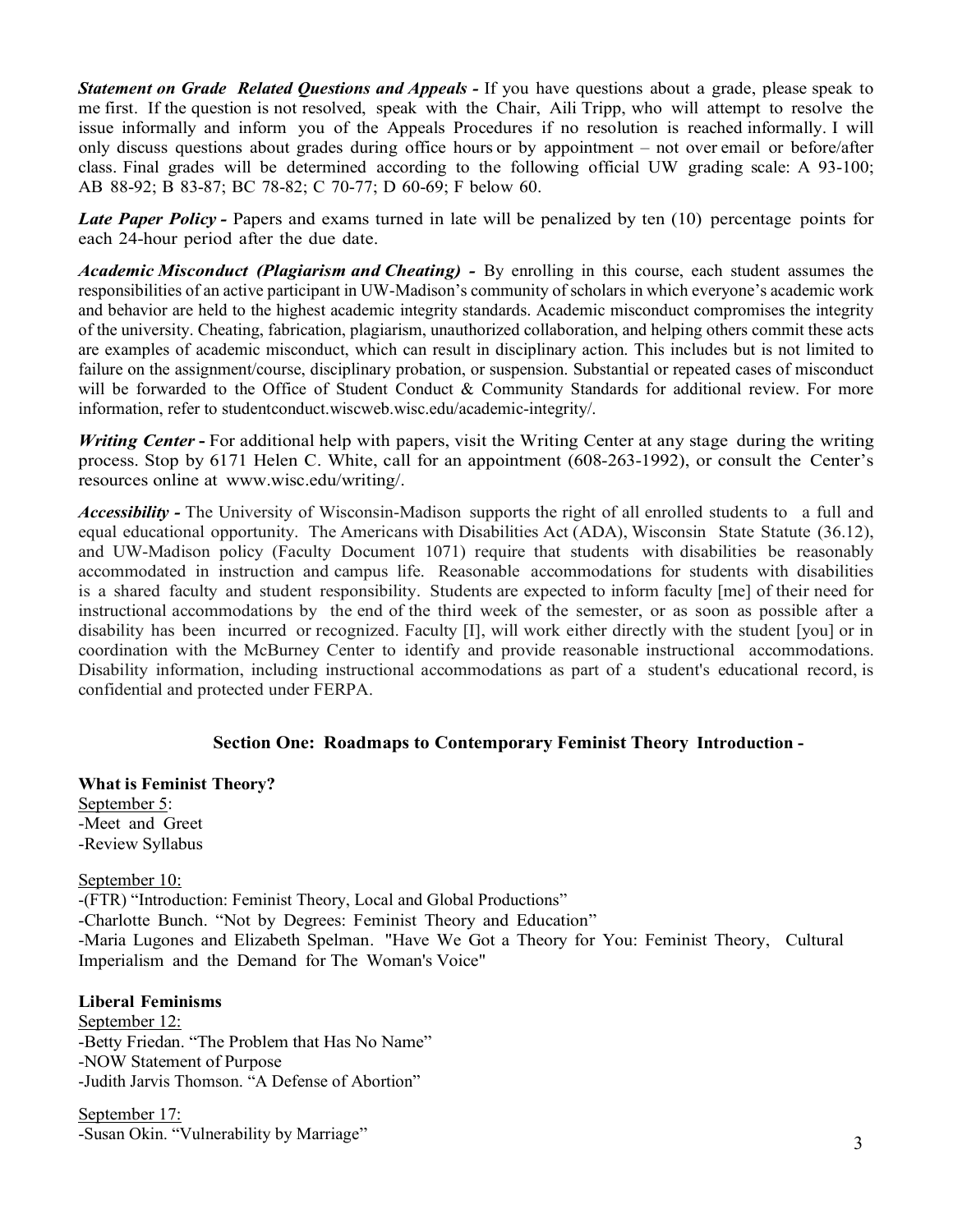-Sheryl Sandberg. "Internalizing the Revolution," "The Leadership Ambition Gap," and "Working Together Toward Equality"

#### **Radical/Care Feminisms**

September 19: -Radicalesbians. "The Woman Identified Woman" -(FTR) Shulamith Firestone. "The Culture of Romance" -Marilyn Frye. "Oppression" -(In-Class Film Clip) "1969 CBS report: "Radical Feminism"

September 24: -Catherine MacKinnon "Difference and Dominance: On Sex Discrimination" -(FTR) - Gayle Rubin. "Sex/Gender System" (Box 3, p. 17) -Denise Thompson. "Differences Among Women"

September 26: -(FTR) Allison Jaggar. "Love and Knowledge: Emotion in Feminist Epistemology" -Joan Tronto. "An Ethic of Care"

## **Materialist Feminisms**

October 1: -(FTR) Karl Marx. "Historical Materialism" (Box 7, p. 167) -(FTR) Heidi Hartmann. "The Unhappy Marriage of Marxism and Feminism" -Chrys Ingraham. "Lifting the Veil"

#### October 3:

-(FTR) Nancy Hartsock. "The Feminist Standpoint: Toward a Specifically Feminist Historical Materialism" -Barbara Ehrenreich. "Serving in Florida"

## **Section Two: Themes in Contemporary Feminist Theory**

## **Sexualities and Sexual Practices**

October 8:

-(FTR) Kathy Davis. "Stopping the Traffic in Women: Power, Agency, and Abolition in Feminist Debates Over Sex-Trafficking"

-Claire Potter. "Not Safe for Work: Why Feminist Pornography Matters"

## October 10: IN-CLASS MIDTERM REVIEW

## OCTOBER 14 NOON– DRAFT MIDTERM DUE

October 15:

-(FTR) Audre Lorde. "I Am Your Sister: Black Women Organizing Across Sexualities"

-(FTR) Cheshire Calhoun. "Separating Lesbian Theory from Feminist Theory"

-Wei Ming Darriotis. "On Becoming a Bi Bi Grrrl"

-Podcast. "The Ethical Slut"

October 17:

-Dubravka Zarkov and Kathy Davis "Ambiguities and dilemmas around #MeToo: #ForHow Long and #WhereTo?" -Ebony Miranda. "Did #MeToo Forget About Me?"

-Moira. Donegan. "How #MeToo revealed the central rift within feminism today"

-(In-Class Film Clip) Tarana Burke. "Me Too is a Movement, Not a Moment"

## **Masculinities and the Politics of Feminist Theorizing**

October 22:

-(FTR) R.W. Connell. "The Social Organization of Masculinity"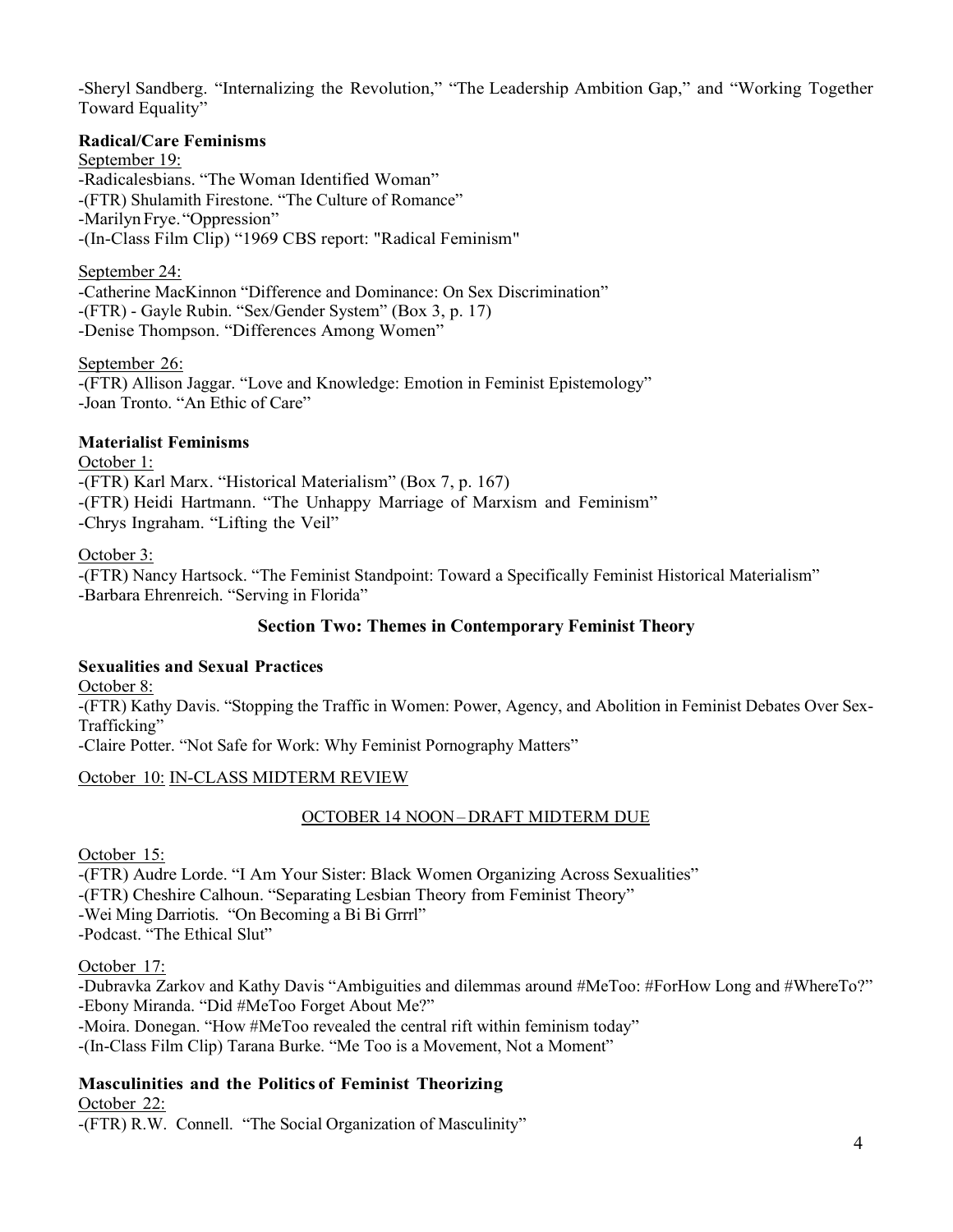-Michael Kimmel. "Masculinity as Homophobia: Fear, Shame and Silence in Construction of Gender Identity"

-bell hooks. "Reconstructing Black Masculinity"

October 24:

-Diane Richardson and Victoria Robinson. "Theorizing Women's Studies Gender Studies and Masculinity: The Politics of Naming" -Judith Gardiner. "Unmaking: Men and Masculinity in Feminist Theory"

## OCTOBER 28 at NOON – MIDTERM ESSAY DUE

## **Race, Post-Coloniality, and the Politics of Representation**

October 29:

-(FTR) Sara Ahmed. "Multiculturalism and the Promise of Happiness"

-(FTR) Becky Thompson. "Multiracial Feminism: Recasting the Chronology of Second Wave Feminism"

## October 31:

-(FTR) Gloria Anzaldua. "Mestiza Consciousness" (Box 9, p. 174) -(FTR) Gloria Anzaldua. "The New Mestiza Nation: A Multicultural Movement" -(FTR) Andrea Smith. "Native American Feminism, Sovereignty, and Social Change"

-(FTR) Patricia Hill Collins. "Defining Black Feminist Thought"

November 5:

-(FTR) Chandra Mohanty. "Under Western Eyes"

-(FTR) Leila Ahmed. "The Veil Debate Again"

-In-Class Film "They Call Me Muslim"

# **Section Three: Complicating Gender as a Feminist Category of Analysis**

# **Intersectionality**

November 7:

-(FTR) Kimberlé Crenshaw. "Intersectionality" (Box 6, p. 164)

-(FTR) Patricia Hill Collins. "Matrix of Domination" (Box 11, p. 355)

-(FTR) The Combahee River Collective. "The Combahee River Collective Statement"

-Kimberlé Crenshaw. "Mapping the Margins: Intersectionality, Identity Politics, and Violence Against Women of Color"

November 12:

-(FTR) Minnie Bruce Pratt. "Identity: Skin, Blood, Heart" -Rosemarie Garland-Thomson. "Integrating Disability, Transforming Feminist Theory"

# November 14:

-(FTR) Jennifer Nash. "Re-Thinking Intersectionality"

-Nikol Floyd-Alexander. "Disappearing Acts: Reclaiming Intersectionality in the Social Sciences in a Post-Black Feminist Era"

# **Deconstructing the Tale of Two Genders?**

November 19: -NPR Podcast: "Edge of Gender" -(FTR) Joan Scott. " Dimensions of Gender" (Box 4, p. 20) Joan Scott. "Gender: Still A Useful Category of Historical Analysis?"

# November 21: IN-CLASS FINAL ESSAY REVIEW

# NOVEMBER 25 AT NOON – DRAFT FINAL ESSAY DUE